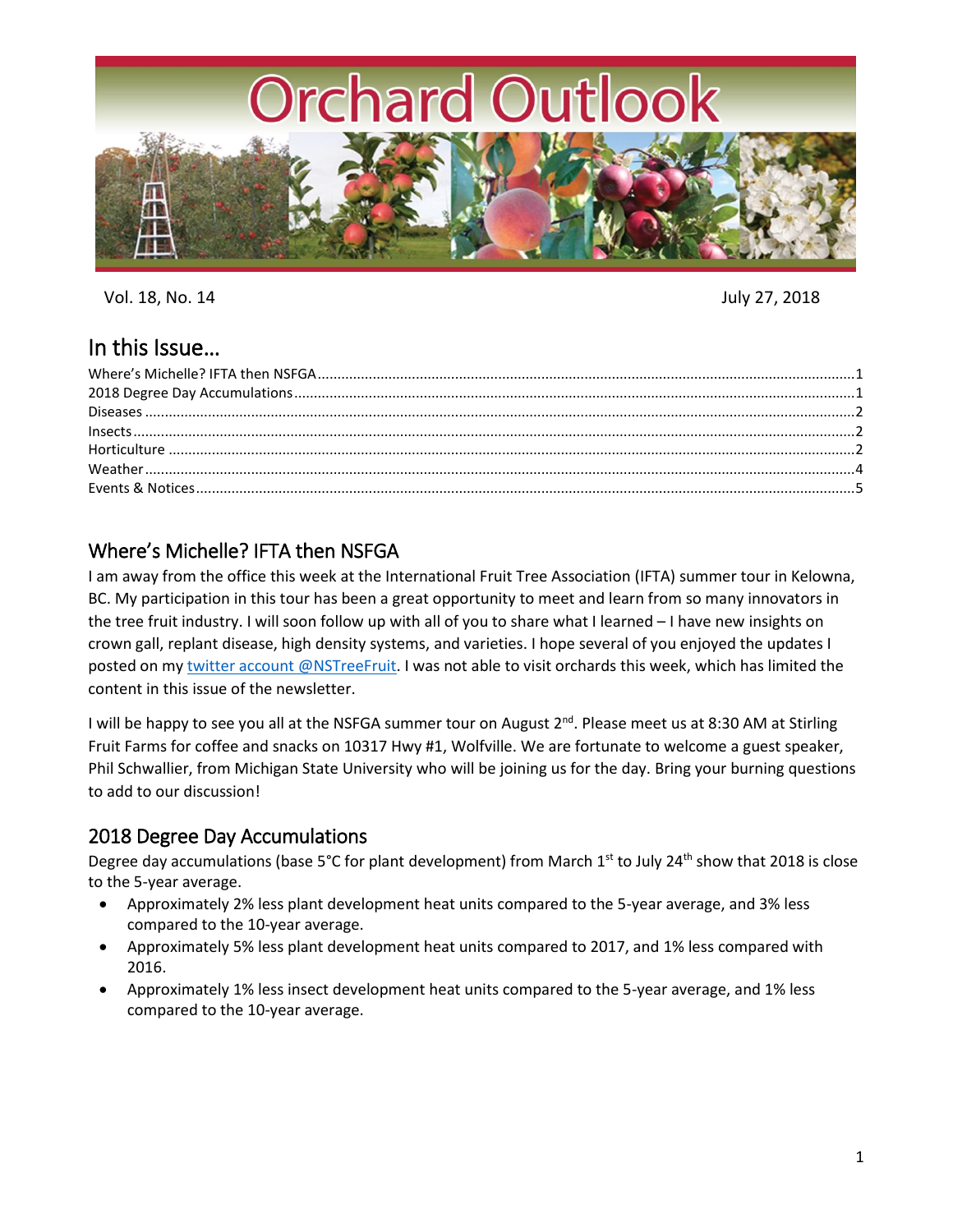

**Figure 1: Heating degree day accumulations for plant development (above 5°C) from March 1st to July 24th for the past 17 seasons. Provided by Jeff Franklin (AAFC). All data are taken from the Kentville weather station and calculated using the single sine method.**

## <span id="page-1-0"></span>Diseases

Refer to th[e July 18th Orchard Outlook](https://perennia.us4.list-manage.com/track/click?u=642ec925a6b70139cd668d4b0&id=e5c8880946&e=ded1afaffd) for more information regarding apple scab, powdery mildew, fire blight shoot blight, nectria twig blight, summer diseases and stone fruit brown rot. Currently I do not have access to the Kentville weather station data, and I will wait until next week's newsletter to report apple scab secondary infection events.

Note that now we are into some wet weather, control of brown rot on stone fruit is critical using preharvest fungicide applications.

## <span id="page-1-1"></span>Insects

Insect management programs should be based on grower monitoring and/or scouting reports. Refer to th[e July](https://perennia.us4.list-manage.com/track/click?u=642ec925a6b70139cd668d4b0&id=e5c8880946&e=ded1afaffd)  [18th Orchard Outlook](https://perennia.us4.list-manage.com/track/click?u=642ec925a6b70139cd668d4b0&id=e5c8880946&e=ded1afaffd) for more information regarding green apple aphid, woolly apple aphid, apple maggot, mites, and potato leafhopper.

## **Apple Maggot**

Recommendations:

 Significant rainfall will wash off insecticide residues that are needed to ward off apple maggot flies. Re-treatment is required after 10-14 days or cumulative rainfall of 12.5-25 mm (0.5-1 inch). Insecticide residue should generally be maintained through the end of August.

## **Obliquebanded Leafroller**

The overwintered larvae emerge in spring and feed on the leaves at first and then as they grow larger they web leaves together to feed inside. In June, the larvae pupate and adults emerge soon afterwards to lay eggs for the second generation. Larvae will feed on leaves around terminal growth and fruit clusters.

Recommendations:

- Scout your orchards or check scouting reports to see if there is a treatable population.
- According to Erika Bent, APM, the second generation of leafroller larvae have been observed this week – indicating that egg hatch has begun. If needed, treatment can begin asap.
- Refer to the [Pome Fruit Management Guide](http://www.perennia.ca/wp-content/uploads/2018/04/pome-fruit-spray-guide-2018.pdf) for a list of products.

# <span id="page-1-2"></span>**Horticulture**

Refer to th[e July 18th Orchard Outlook](https://perennia.us4.list-manage.com/track/click?u=642ec925a6b70139cd668d4b0&id=e5c8880946&e=ded1afaffd) for more information regarding nurseries, site preparation, fertilizer, shoot selection, tree training, mowing, weed control, fruit thinning, and calcium sprays.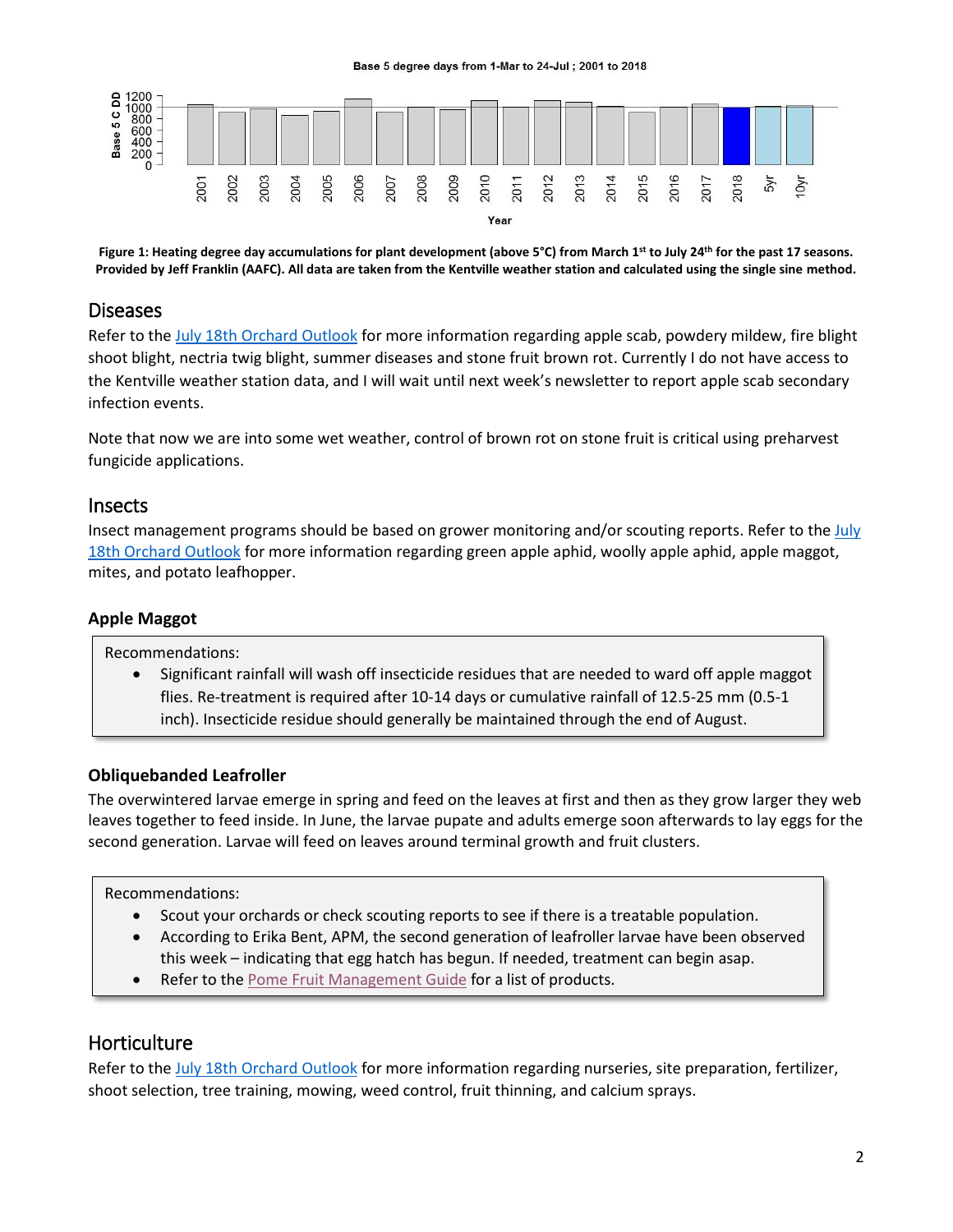## **Leaf Tissue Sampling for Nutrient Analysis**

Nutrient levels in leaf tissues change with the growing season. The desired nutrient levels for apples were based on leaves being collected once the trees have stopped growing (late July to early August in Nova Scotia). Collecting samples prior to or after the specified period may give inaccurate nutrient level readings. Annual fertilizer applications should be based on tissue analysis reports and other factors such as pruning, vegetative growth and anticipated crop load.

Recommendations:

- Collect leaves for nutrient analysis after terminal buds set on this season's extension growth. Complete sampling by mid-August.
- **The protocol:**
	- o A sample usually represents a block of orchard 1 to 2 hectares in size.
	- $\circ$  Sample 10 apple leaves from each of 10 representative trees of the same variety for a total sample size of 100 leaves. Sample from the same trees every year to limit the variation between years.
	- o Collect leaves from the mid-point of the current year's growth from all sides of the tree.
	- o Place the leaf samples in a **paper** bag.
	- o If there are problem areas within the orchard, then sample trees in this area separately.
	- o The leaf sample needs to be submitted as soon as possible after collection in order to obtain an accurate nutrient analysis. If the sample cannot be submitted right away, refrigerate until it can be submitted.
	- o Always label samples with the grower or farm name, mailing address, phone number, farm registration number, orchard block name, variety and sample number.
- Take an accurate sample by reviewing the guidelines:
	- o [How to take a plant tissue test](https://novascotia.ca/agri/documents/lab-services/analytical-lab-howto-planttissue.pdf)
	- o [Fruit crop tissue sampling guide](https://novascotia.ca/agri/documents/lab-services/analytical-lab-fruitcroptissue.pdf)
- For fees, contact the lab or your choice or visit the [Nova Scotia Department of Agriculture](https://novascotia.ca/agri/documents/lab-services/analytical-lab-fees.pdf) [website.](https://novascotia.ca/agri/documents/lab-services/analytical-lab-fees.pdf)

## **Soil Sampling for Nutrient Analysis**

Collecting a soil sample from the block will provide additional information when it comes to determining fertilizer requirements. Soil samples do not need to be collected on an annual basis but should be collected at least once every three years.

Recommendations:

- Two to four soil cores should be taken at the drip line from each of the 10 trees. The soil cores should be mixed and a representative sample placed in a soil box for analysis. Soil boxes can be obtained from the NSDA office in Kentville.
- Early August is a good time to sample orchard soil unless the soil is unusually dry or recently leached by heavy rains. If the soil is too dry it is very difficult to extract full 0-15 cm (0-6") soil samples and a better sample will be obtained by waiting until light rain has moistened the topsoil.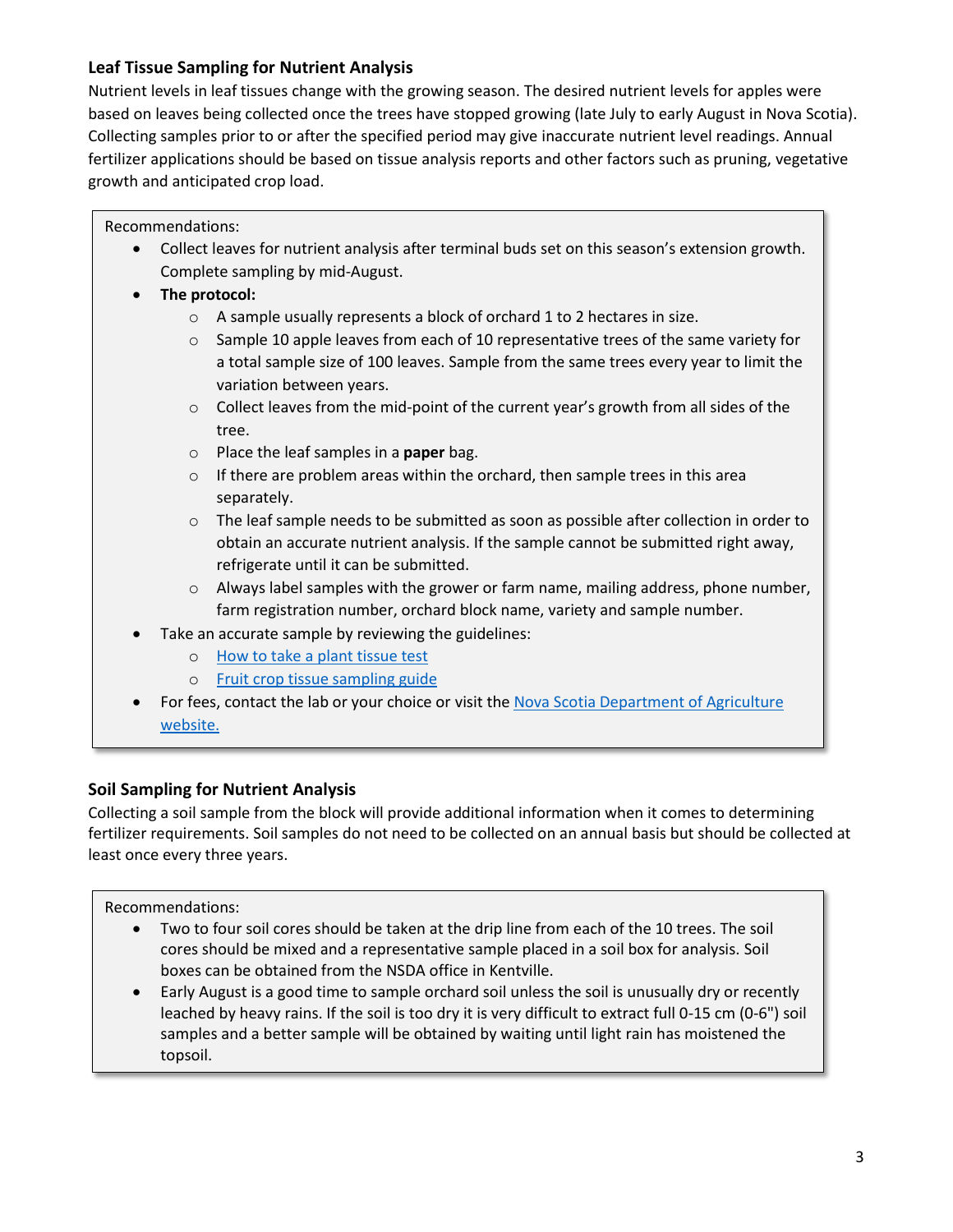### **Summer Pruning**

Terminal buds have set in many bearing orchards and therefore summer pruning can begin. Removing a shoot at this time in the season will not stimulate vegetative growth, unlike dormant pruning. The most important objective of summer pruning is to increase light penetration into the canopy to improve fruit colour.

#### Recommendations:

- Summer pruning can help control excessive vegetative growth in orchards with reduced crop load.
- Pruning should only be done when leaves are dry to prevent spreading fire blight. Blocks with a history of severe fire blight pressure could be avoided.
- Sanitizing pruning equipment at periodic intervals is a good practice to eliminate spreading fire blight between blocks.
- Strong uprights that are tipped back will only promote several breaks to occur next spring causing more shading in the canopy. Therefore, remove strong uprights completely.

## <span id="page-3-0"></span>Weather

When I left the Valley, the grass was fading, the lanes were dusty and the trees were in need of a good rain. The rain came and will certainly help! You might be wondering, 'how does this season's rainfall compare to the average season?'

I have included a map below of the past 30 days since July 25<sup>th</sup> compared with the average July. Isolated areas in the Valley are experiencing less than 40% the average July rainfall. Most in the central Valley are experiencing 40-60% the average July rainfall, and the west and east ends are experiencing 60-85% of average July rainfall.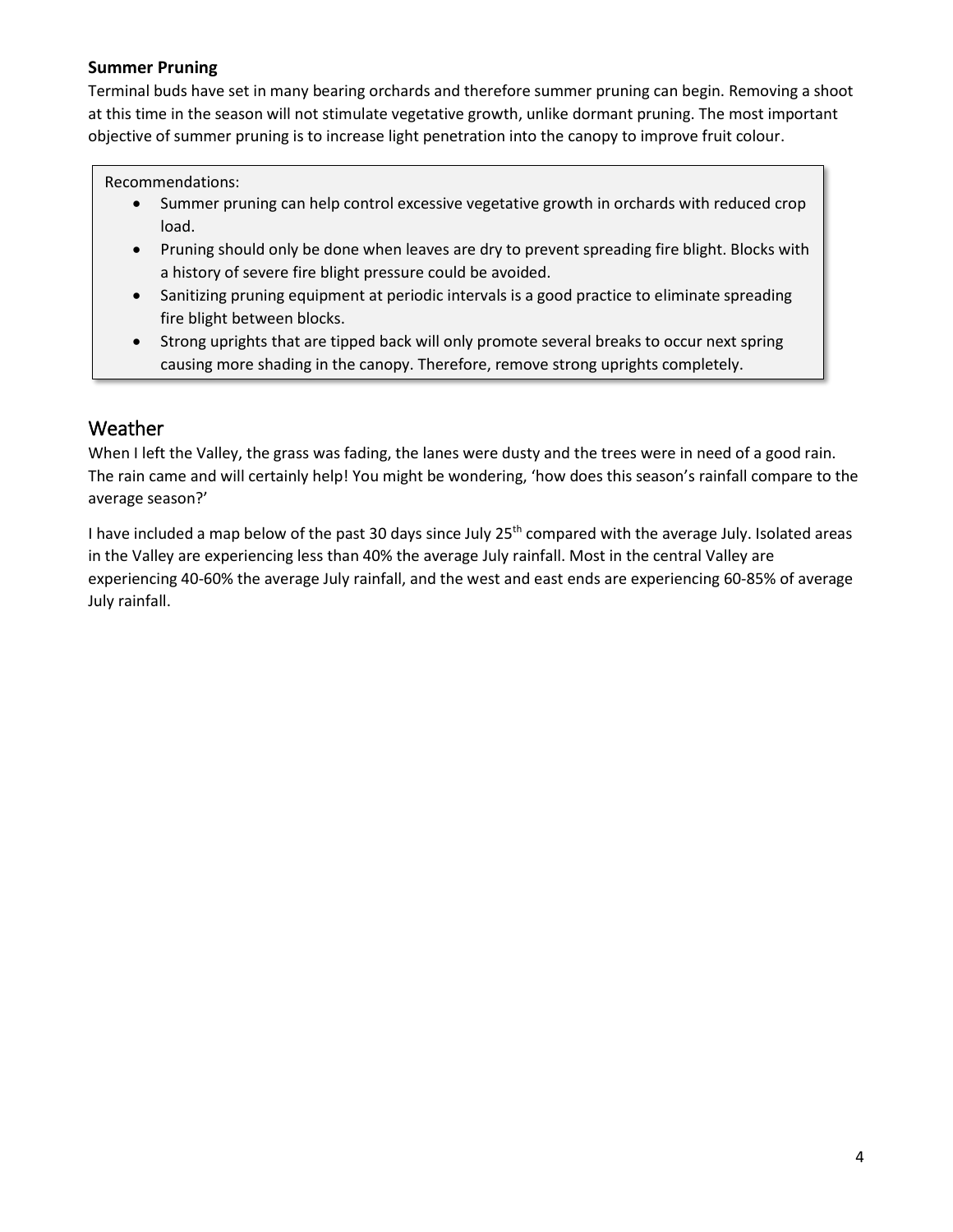

**Figure 2: Isolated areas in the Valley are experiencing less than 40% the average rainfall. Most in the central Valley are experiencing 40-60% the average rainfall, and the west and east ends are experiencing 60-85% of average rainfall.**

# <span id="page-4-0"></span>Events & Notices

## **NSFGA Summer Orchard Tour**

Please mark your calendar for Thursday, August 2, 2018 when the tour will travel to the east side of the Valley. Come and ride the double-decker Wolfville Magic Winery bus for the whole tour and add to your experience some comfort and style. We look forward to seeing you there. Please refer to the July 11<sup>th</sup> [Orchard Outlook](http://www.perennia.ca/wp-content/uploads/2018/03/Orchard-Outlook-July-11-2018.pdf) for the agenda.

## **Canadian Agricultural Partnership (CAP) Nova Scotia Cost-Shared Programs**

Eligibility usually requires a current farm registration and income & expenses that show income of at least \$30,000. After clients apply through Programs and get approved, eligible costs toward approved projects can be claimed retroactively to April 1, 2018. Deadlines are approaching. Visit the [Nova Scotia Department of](https://novascotia.ca/canadian-agricultural-partnership/)  [Agriculture CAP website](https://novascotia.ca/canadian-agricultural-partnership/) to apply.

## **Small Farm Accelerator Program**

The **[Small Farm Acceleration Program](https://novascotia.ca/programs/small-farm-acceleration/)** has been launched. This program is designed for farms with farm income up to \$60,000 and applicants relinquish their ability to apply for other funding programs (except limestone transportation) while using these program dollars toward their eligible projects.